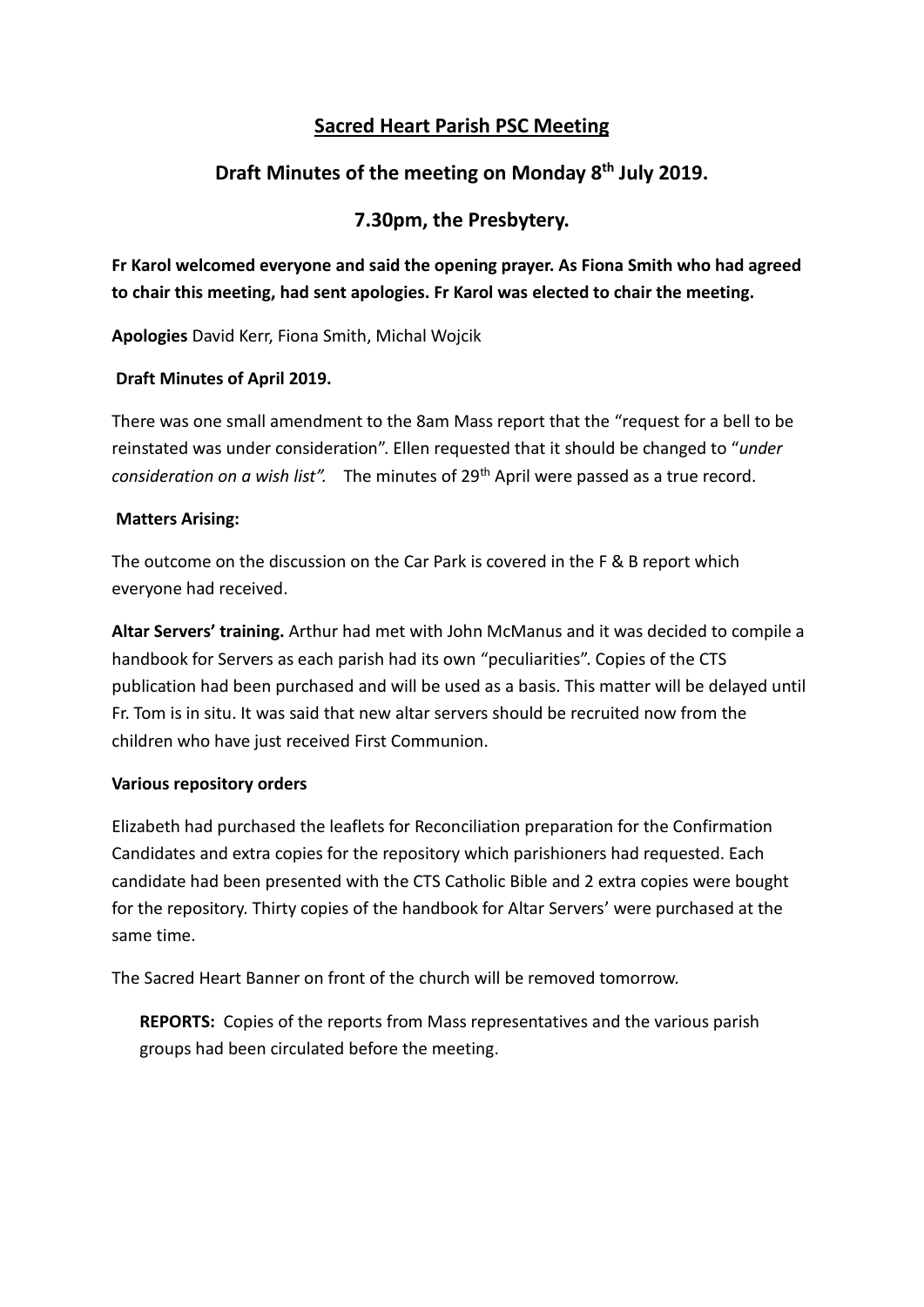Finance and Buildings – Ellen.

The sub- group appointed to deal with the "tarmac" issue will not meet until Fr Tom has chaired the next F&B meeting. A complaint has been received from 9 Park Rd. about the fence panelling. Seven panels surrounding all of the carpark and garden will be replaced.

Proclaim – One hundred houses were visited in Fairfields, St. Ives on Saturday June 15<sup>th</sup>. The village of Wyton will be visited on 20<sup>th</sup> July as part of our ongoing evangelization.

Fr Karol is still the Diocesan Episcopal Vicar for Evangelization although he is moving from St Ives.

**Religious Education and Liturgy**. It was pointed out that the Asperges took place throughout the whole Easter season.

**S.V.P** There was confusion in this report between the Bridge Church and Bridge chapel.

The Bridge Church is a new Christian denomination which meets in their premises in a former warehouse on 2 Burrell Rd. St Ives and houses the Debt Advice Centre from there. The Bridge Chapel is the historic building in St Ives town.

Social – Ian asked if the BBQ on 15<sup>th</sup> September would still be advertised as the La Salette BBQ. This was agreed as on that Sunday the Liturgy at 11am Mass will be celebrated for Our Lady of La Salette.

**Holy Land** – Rehearsals will begin in late August for the Murder Mystery Dinner on Saturday October 26<sup>th</sup>.

**Music** - James drew our attention to his report about the replacement of Calamus by One License for covering the current music. However he has concerns about the music for the Polish Mass which is photocopied from the hymn books.

Masses : 5pm – Arthur A need for more large print hymn sheets is needed. People leaving their seats from the extension needs to be sorted out for the distribution of Holy Communion as there is some confusion at the moment.

 8am –Richard had received a complaint about the same people coming 7 minutes late every Sunday. After discussion it was felt that no action should be taken.

9.30am – No report. Numbers have dropped recently.

 11am – As number vary especially after First Communion has taken place, Philip finds it unnecessary to open the hall screens every Sunday now.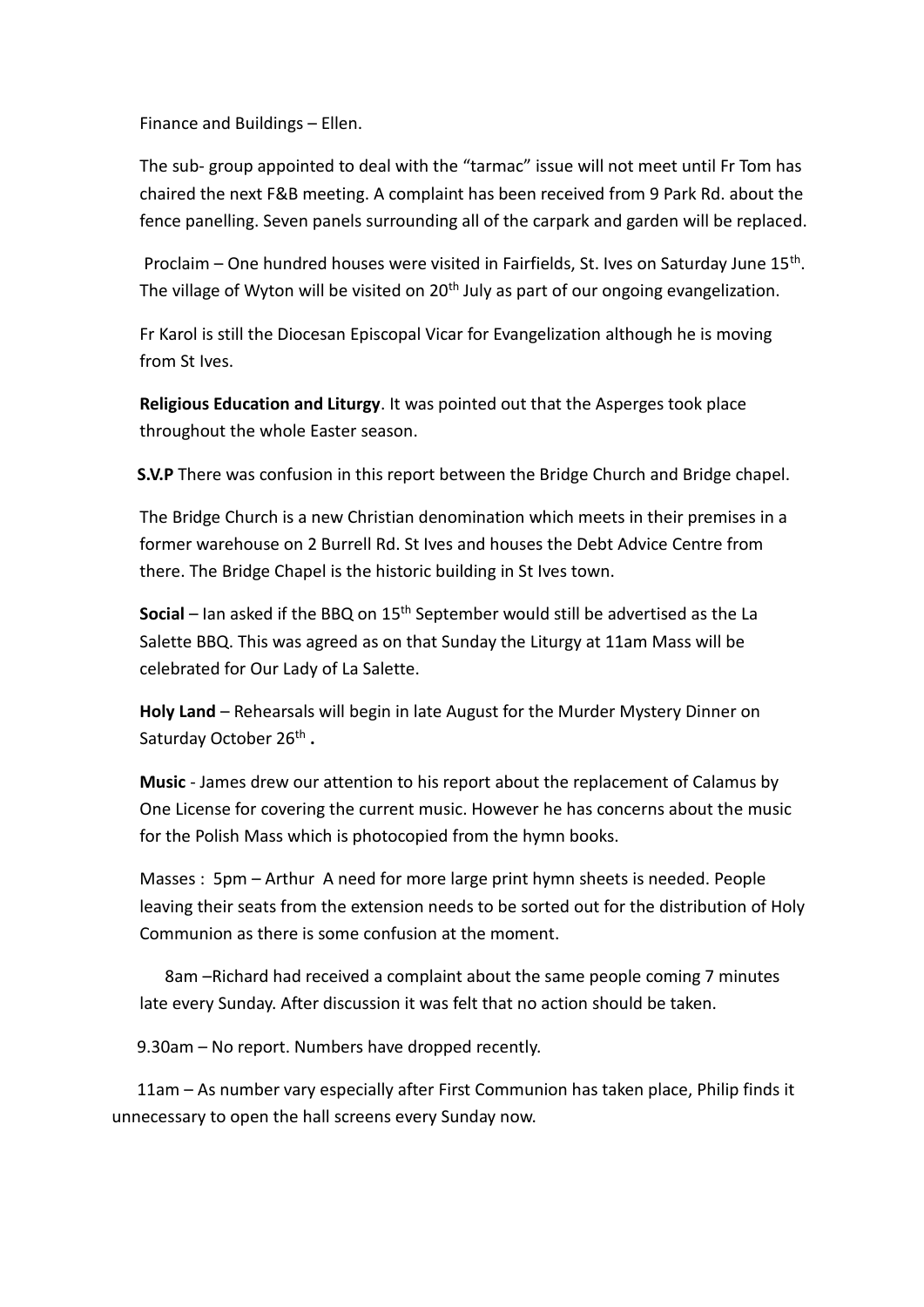**Churches Together in St Ives –** Elizabeth reported that CTSI would not be taking part in the town carnival this year. Although a lorry and driver had been found the vice-chair who had volunteered to organise our group had been diagnosed with ME and unable to carry the project forward.

**Grapevine** The Summer edition is almost ready for publication. There is a meeting tomorrow with Fr Karol, Diane and Elizabeth to finalise the layout and publication deadlines.

### **Council of Laity Meeting on 25th May 2019**

Fiona attended the meeting but as she was not present, copies of the report were distributed. On the attendance list it was noted that our parish was listed as St Ive's. Elizabeth was asked to contact the new secretary, Maureen Costello, to correct this and have Sacred Heart Parish, St Ives recorded as the name of our parish.

### **Future of Parish.**

As Fr Tom Walton becomes the Parish Priest on July 15<sup>th</sup>, the following arrangement for clergy cover will come into play to accommodate Fr Karol's guests and holiday arrangements already agreed.

July  $16^{th}$  to  $19^{th}$  and  $22^{nd}$  to  $25^{th}$  Fr Tom

July 26<sup>th</sup> to August 30<sup>th</sup> Fr Stanislaw Witowski MS

August 31<sup>st</sup> to September 1<sup>st</sup> Fr Marek Pabis MS

September 7<sup>th</sup> / 8<sup>th</sup>: 14<sup>th</sup> / 15<sup>th</sup> Fr Manuel Gili-Hammett

September  $21^{st}/22^{nd}$  Fr Karol. A presentation to Fr Karol will take place on Sunday  $22^{nd}$  September after the 11am Mass in the parish hall.

September 28th/ 29th Fr Manuel Gili-Hammett

October Fr Thomas Walton.

Bishop Alan has specifically said that Peterborough will be the only La Salette parish in the Diocese of East Anglia. However he wishes the 9.30am Polish Mass to continue and will be served on a rota basis by the La Salette priests from Peterborough. Fr Tom has agreed that the priests will get a stipend for these masses with travelling expenses.

#### **ANY OTHER BUSINESS**

**Church History Group** Information on this parish can be found in the new Diocesan Archives reference http: 104.41.221.117. Fr John Arendzen, the first Parish Priest to serve in our parish has had part of his biography 1900 – 1903 included in a new book on Douai Abbey (Seminary) by Prof. Judith Caen. A proof copy is available at Oscott Seminary.